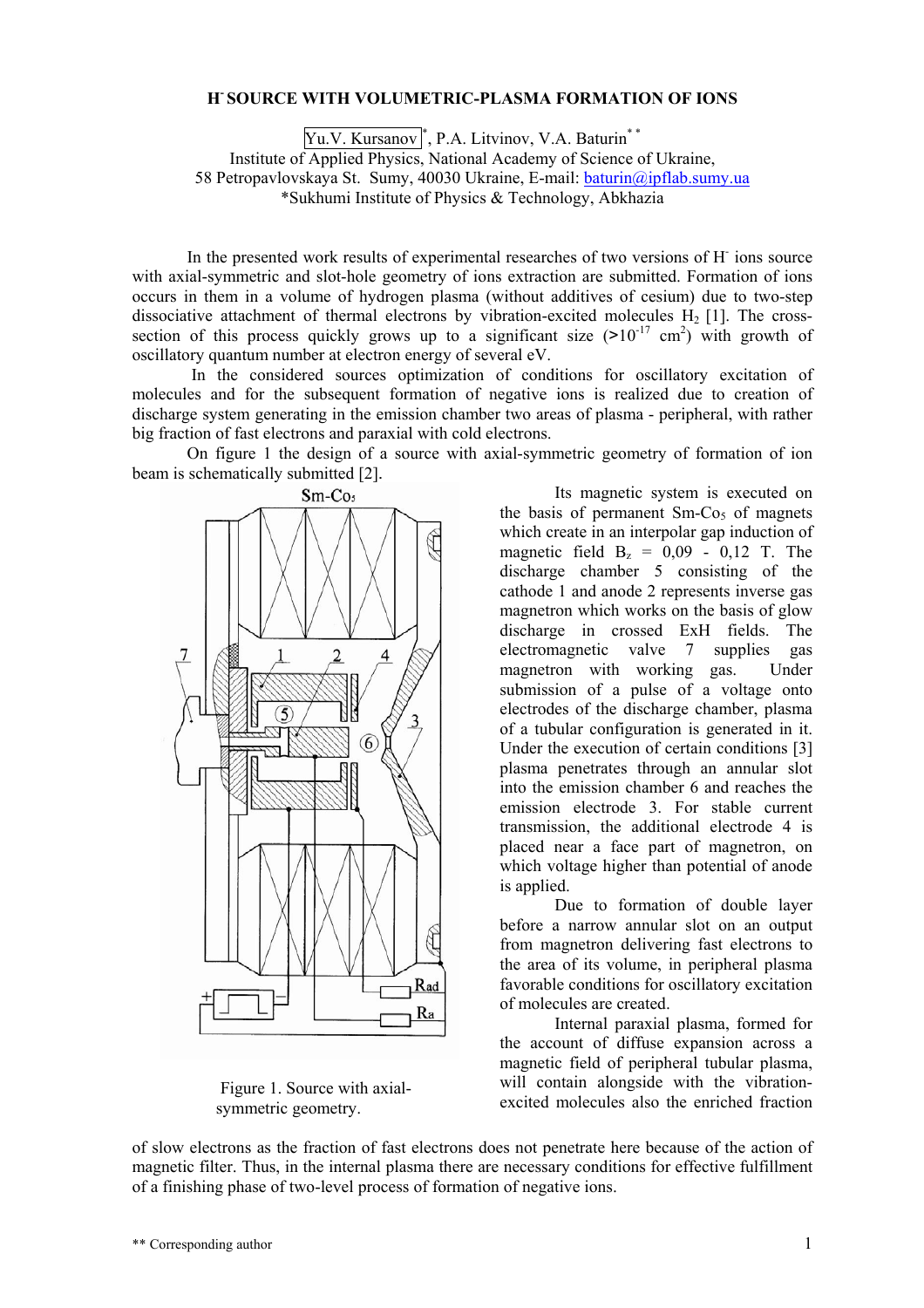Extraction of ions from a source is made from paraxial zone of the emission chamber. Suppression of accompanying electrons occurs due to their moving along a magnetic field onto the emission electrode being the anode of a source. Negative ions practically are not subjected to the influence of a magnetic field and at observance of a condition  $\lambda_i > d$ , they participate in emission of ion beam. Here  $\lambda_i$  - length of free path of a negative ion, d - distance from a place of its formation up to the emission aperture.



Figure 2. Dependence of negative ions current (curve 1) and accompanying electrons current (curve 2) on discharge current.

On figure 2 dependences of an emission current of ions H (curve 1) and a current of accompanying electrons (curve 2) from a discharge current are given. Each point on this curve is received at the optimized value of pressure in the source. At increase of a discharge current, extractive voltage was regulated so that the coordination on perveance was kept. At discharge current  $I_{dc}$  = 160A and U = 98 kV ion current  $I_i$  = 50 mA is received with emission density of ion current J  $\approx 0.22$  A/cm<sup>2</sup> and a current of accompanying electrons I<sub>e</sub> = 292 mA. From the dependences it is visible, that at the discharge current  $> 140$  A the curve of ion current is bent, and the curve of electron current grows more abruptly. It is possible to explain such behavior of curves by development of fluctuations in plasma with increase of a discharge current and violation of stability of its tubular structure, and also by decrease of magnetization of Sm-Co<sub>5</sub> magnets as a result of thermal influence from hot emission electrode with which they are in good thermal contact.

The basic parameters received on this source, are given below:

| Ion beam current $I_i$        | $-50$ mA                      |
|-------------------------------|-------------------------------|
| Ratio $I_e/I_i$               | $-3-6$                        |
| Ion beam energy               | $-10 - 100$ keV               |
| Emission density of a current | $\sim 0.22$ A/cm <sup>2</sup> |
| Impurity ions                 | $\sim$ 3 %                    |
| Pulse duration                | $- (10^{-4} - 10^{-3})$ s     |
| Repetition rate of pulses     | $-(1 - 10) s^{-1}$            |
| Life time of source           | $- (1-2) 10^6$ pulses         |

The lifetime of the ion source was determined by a resource of the electromagnetic gas valve.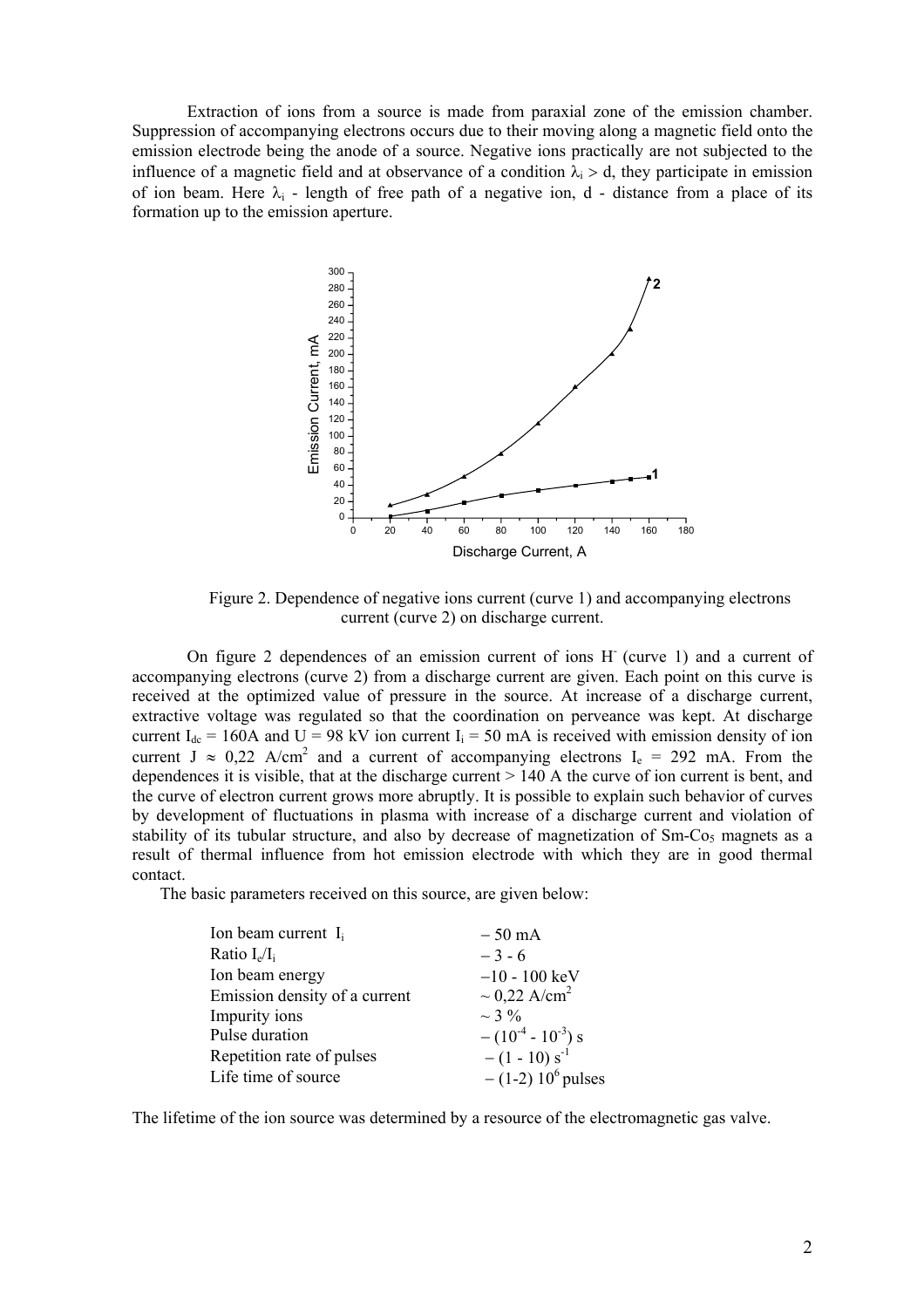

Figure 3. Ion source with slot-hole geometry.

The increase of a current from ion source (without introduction of additional processes responsible for their kinetics in plasma) is possible to obtain due to expansion of volume in which generation of negative ions occurs and the appropriate increase of the area of emission aperture. Increase of the area of emission aperture will be limited by allowable values of phase characteristics of ion beam and by aberrations of ion-optical system. In the version of the source (shown on figure 3) expansion of area of generation of H- ions is carried out due to formation of internal paraxial plasma as the cylinder in height d with oval section extended along the emission slot.

The area of the emission slot is  $2x15mm^2$  [4]. As in the emission area of the source concentration of negative ions is maximal in the paraxial zone, and concentration of electrons is maximal on periphery, then the output of negative ions and accompanying electrons will depend on value ∆r, which is equal to distance from perimeter of an emission slot up to a projection of an end of the anode of magnetron onto emission electrode. For reception of acceptable ratio  $I_{e}/I_{i}$  it is necessary to optimize this value  $\Delta r$ .



Figure 4. Dependence of H<sup>-</sup> ion current on the discharge current.